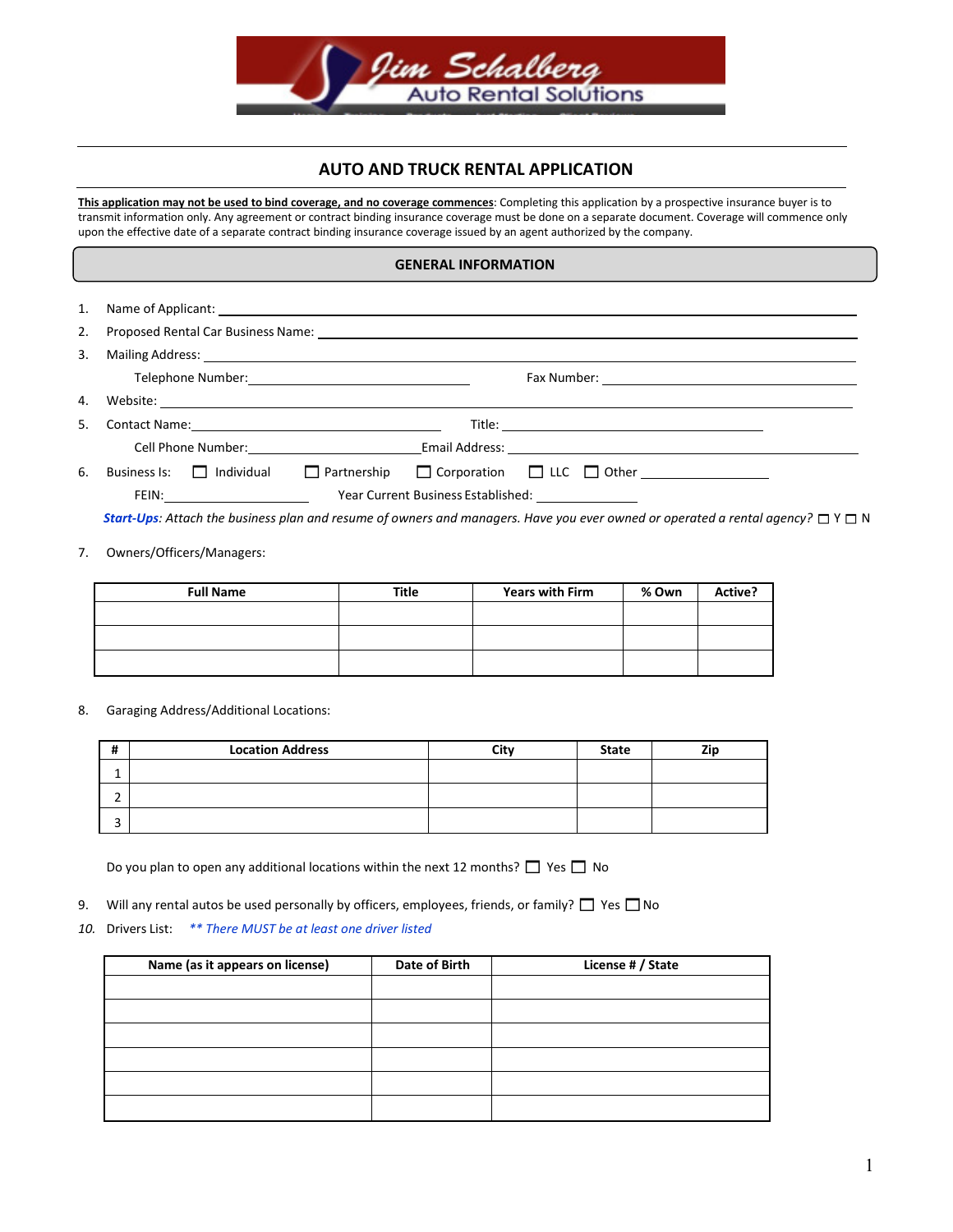

## **APPLICANT'S OPERATIONS**

1. Does the Applicant have operations other than short-term auto rentals?  $\Box$  Yes  $\Box$  No If yes, please complete the table below. (Indicate the percentage of each in relation to total operation)

| % | New Car Sales            | % | Repossessions           | % | Gasoline/Propane Sales |
|---|--------------------------|---|-------------------------|---|------------------------|
| % | Used Car Sales           | % | Auto Leasing/LTO        | % | Mini-Mart Operation    |
| % | <b>Consignment Sales</b> | % | Truck Rental            | % | Auto Rental            |
| % | Auto Body Work           | % | <b>Towing Service</b>   | % | Tire Sales             |
| % | Auto Repair Work         | % | <b>Auto Parts Sales</b> | % | <b>Trailer Sales</b>   |
| % | Vehicle Storage Lot      | % | Park & Fly Operations   | % | Other                  |

- 2. Are there any other business names, entities, corporations, or interests not listed?  $\Box$  Yes  $\Box$  No If yes, please list them and explain:
- 3. Do you have any other fleet operations insured elsewhere?  $\square$  Yes  $\square$  No If yes, list and explain:
- 4. Does the Applicant knowingly rent to individuals or companies that use rental vehicles in a ride-sharing or transportation network operation, such as but not limited to Uber, Uber X, or Lyft?  $\Box$  Y  $\Box$  N
- 5. Are all vehicles titled in the business name?  $\Box$  Yes  $\Box$  No
- 6. Fleet Profile (How many of each rental unit)

| Private Passenger | Mini Vans    | Service Vehicles | Other: |  |
|-------------------|--------------|------------------|--------|--|
| Exotic/High Value | 15 Pass Vans | <b>Trucks</b>    | Other: |  |
| Cargo Vans        | Pick-Ups     | Shuttles         | Other: |  |

- 7. Are there loss payees on the vehicles:  $\Box$  Yes  $\Box$  No (if yes, please provide information if the policy is bound)
- 8. Types of Rentals: (each question should equal 100%)
	- a. Business % Military 6% Pleasure 1% Insurance Replacement 1%
	- b. Cash\_\_\_\_\_% Credit\_\_\_\_\_%
	- c. Renters Local (Instate)\_\_\_\_\_\_% Out of State\_\_\_\_\_% Out of Country\_\_\_\_\_\_%

### **COVERAGE INFORMATION**

1. Do you currently have any business insurance currently in force?  $\Box$  Yes  $\Box$  No If yes, please complete.

| Type | Company | <b>Liability Limit</b> | <b>Expiration Date</b> |
|------|---------|------------------------|------------------------|
|      |         |                        |                        |
|      |         |                        |                        |

- 2. Have you had any losses in the past three years?  $\Box$  Yes  $\Box$  No If yes, please provide currently valued loss runs.
- 3. Have you ever been declined, canceled, or non-renewed for this type of insurance?  $\Box$  Yes  $\Box$  No
- 4. If requesting physical damage coverage, what security measures are you taking to prevent theft?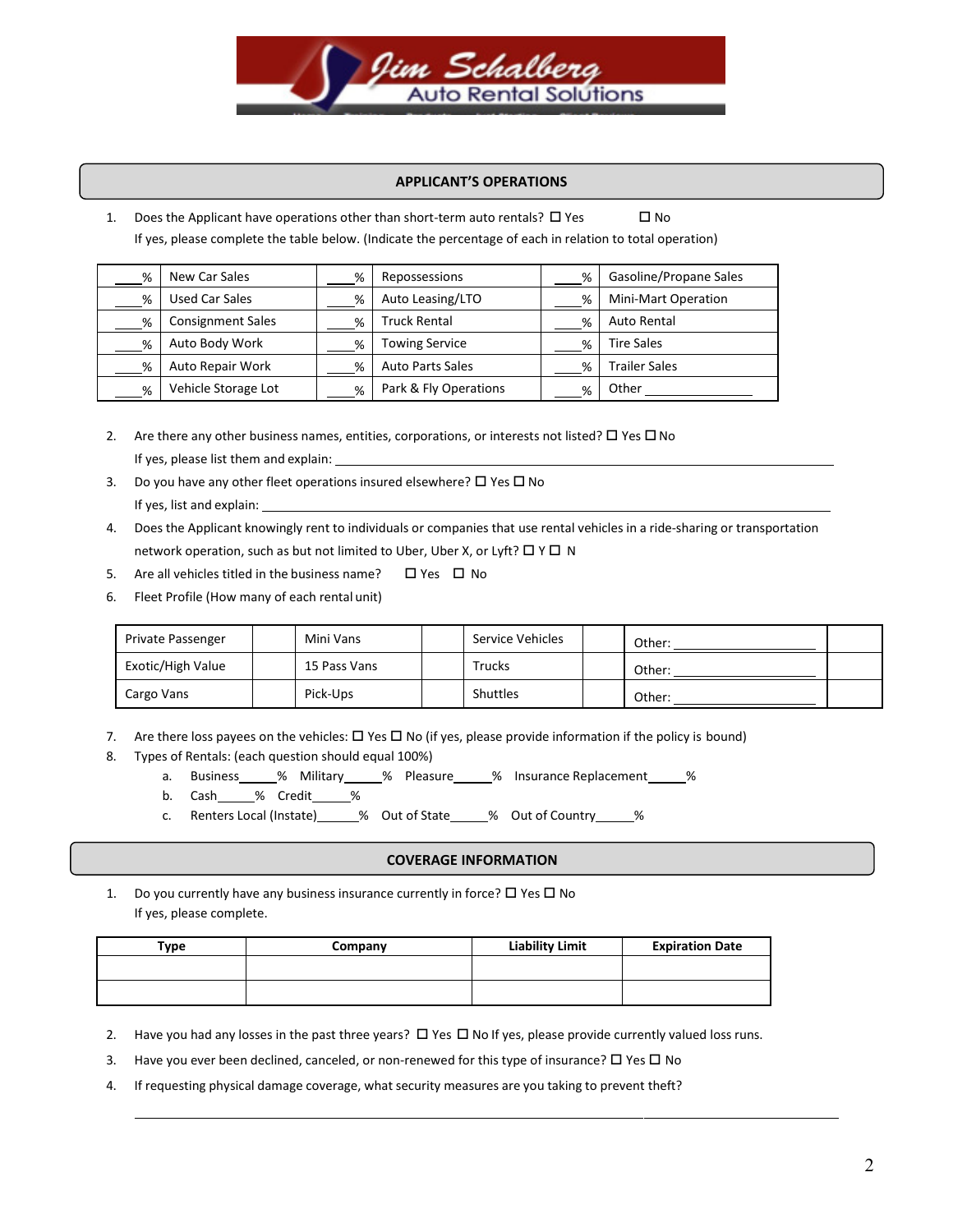

## **COUNTER PRACTICES**

- 1. Will vehicles be rented for one month or more?  $\Box$  Yes  $\Box$  No (if yes, submit details, i.e., which units, to whom, term of rental)
- 2. What will be the average term of rental? days
- 3. Will any vehicles be rented on a "Buy Here Pay Here" or "Rent to Own" basis?  $\Box$  Yes  $\Box$  No
- 4. Will additional renters always be listed on the rental agreement?  $\Box$  Yes  $\Box$  No
- 5. Will additional renters be qualified the same as the primary renter?  $\Box$  Yes  $\Box$  No
- 6. Will the renters have liability and physical damage coverage?  $\Box$  Yes  $\Box$  No
- 7. Is there any transportation of customers to or from a rental location?  $\Box$  Yes  $\Box$  No
- 8. Is there any towing or transport of rental units?  $\Box$  Yes  $\Box$  No
- 9. Is there any lending of vehicles to other rental operations?  $\Box$  Yes  $\Box$  No
- 10. Are there any one-way rentals?  $\Box$  Yes  $\Box$  No
- 11. Rental Agreements: Attach front and back copies of the rental agreement being used  $\square$  Check here if you will be using the U.S. Choice System rental agreement

### **STATEMENT**

1. Have you ever declared bankruptcy?  $\Box$  Yes  $\Box$  No (If yes, please explain)

### **FRAUD NOTICE STATEMENTS & SIGNATURE SECTION**

**The Undersigned states that they are an authorized representative of the Applicant and declares to the best of their knowledge that all statements are factual and no material facts have been suppressed or misstated. The Undersigned is also aware that the insurance company may inspect the operation; I authorize any prior insurance carrier to release underwriting and claim information to GMI to qualify the Applicant for the coverage requested.** 

#### **FRAUD NOTICE STATEMENTS**

ANY PERSON WHO KNOWINGLY AND WITH INTENT TO DEFRAUD ANY INSURANCE COMPANY OR OTHER PERSON FILES AN APPLICATION FOR INSURANCE CONTAINING ANY MATERIALLY FALSE INFORMATION OR CONCEALS, FOR THE PURPOSE OF MISLEADING, INFORMATION CONCERNING ANY FACT MATERIAL TO IT COMMITS A FRAUDULENT INSURANCE AC, WHICH IS A CRIME AND SUBJECTS THAT PERSON TO CRIMINAL AND CIVIL PENALTIES (IN OREGON, THE ACTIONS AS MENTIONED ABOVE MAY CONSTITUTE A FRAUDULENT INSURANCE ACT WHICH MAY BE A CRIME AND MAY SUBJECT THE PERSON TO PENALTIES).IN NEW YORK, THE COVAL PENALTY IS NOT TO EXCEED FIVE THOUSAND DOLLARS (\$5,000) AND THE STATED VALUE OF THE CLAIM FOR EACH SUCH VIOLATION). **(NOT APPLICABLE IN Al, AR, AZ, CO, DC, FL, KS, LA, ME, MD, MN, NM, OK, PA, RI, TN, VA, VT, WA, AND WV).** 

**APPLICABLE IN AL, AR, AZ, DC, LA, MD, NM, RI, AND WV:** ANY PERSON WHO KNOWINGLY (OR WILLFULLY IN MD) PRESENTS A FALSE OR FRAUDULENT CLAIM FOR PAYMENT OF A LOSS OR BENEFIT OR WHO KNOWINGLY 9OR WILLFULLY IN MD) PRESENTS FALSE INFORMATION IN AN INSURANCE APPLICATION IS GUILTY OF A CRIME AND MAY BE SUBJECT TO FINES OR CONFINEMENT IN PRISON.

**APPLICABLE IN COLORADO:** IT IS UNLAWFUL TO KNOWINGLY PROVIDE FALSE, INCOMPLETE, OR MISLEADING FACTS OR INFORMATION TO AN INSURANCE COMPANY TO DEFRAUD OR ATTEMPT TO DEFRAUD THE COMPANY. PENALTIES MAY INCLUDE IMPRISONMENT, FINES, DENIAL OF

INSURANCE AND CIVIL DAMAGES. ANY INSURANCE COMPANY OR AGENT OF AN INSURANCE COMPANY WHO KNOWINGLY PROVIDES FALSE, INCOMPLETE, OR MISLEADING FACTS OR INFORMATION TO A POLICYHOLDER OR CLAIMANT TO DEFRAUD OR ATTEMPTING TO DEFRAUD THE POLICYHOLDER OR CLAIMANT WITH REGARD TOA SETTLEMENT OR AWARD PAYABLE FROM THE INSURANCE PROCEEDS SHALL BE REPORTED TO THE COLORADO DIVISION OF INSURANCE WITHIN THE DEPARTMENT OF REGULATORY AGENCIES.

**APPLICABLE IN FLORIDA AND OKLAHOMA:** ANY PERSON WHO KNOWINGLY AND WITH INTENT TO INJURE, DEFRAUD, OR DECEIVE ANY INSURED FILES A STATEMENT OF CLAIM OR AN APPLICATION CONTAINING ANY FALSE, INCOMPLETE, OR MISLEADING INFORMATION IS GUILTY OF A FELONY (IN FL, A PERSON IS GUILTY OF A FELONY OF THE THIRD DEGREE).